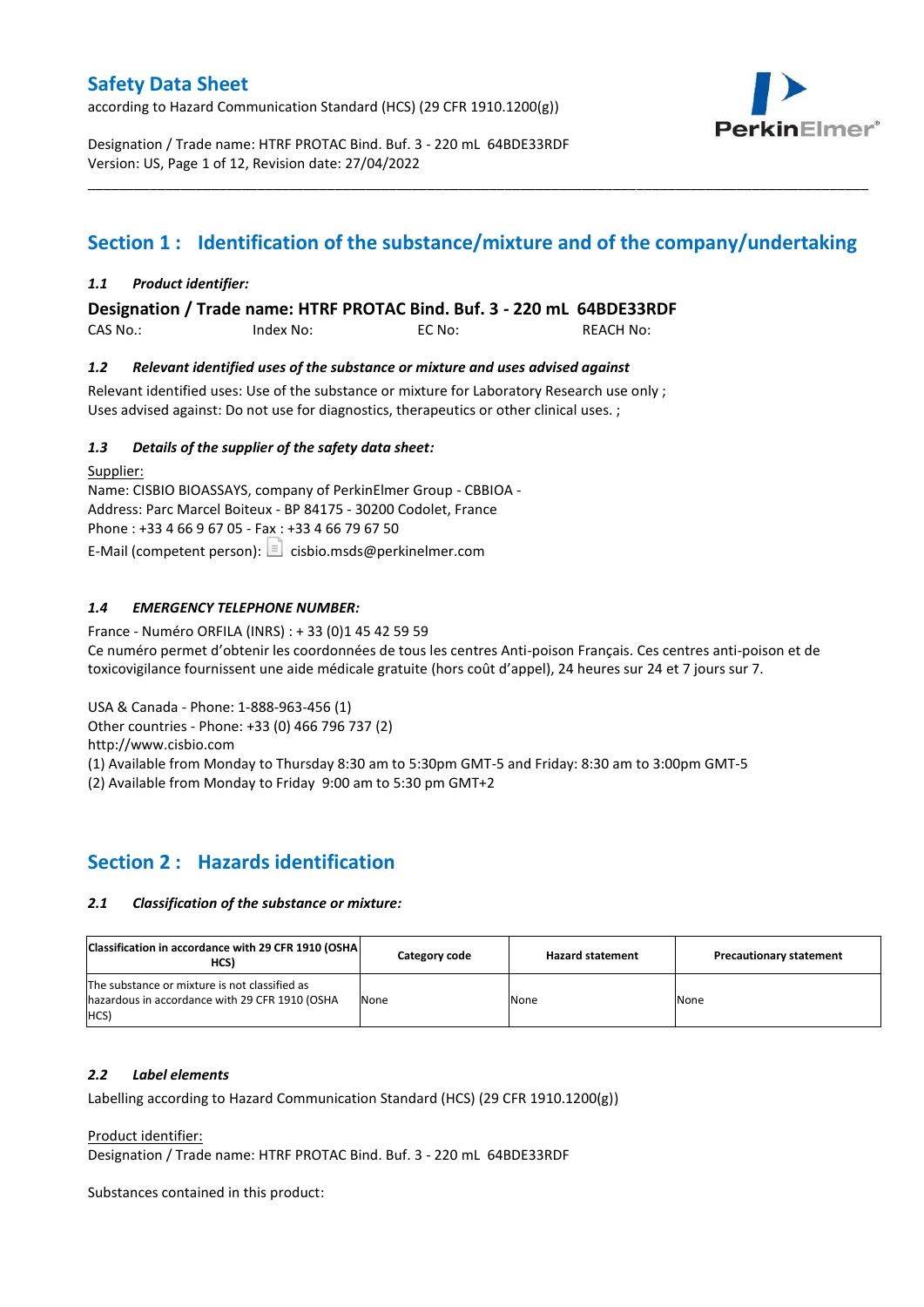according to Hazard Communication Standard (HCS) (29 CFR 1910.1200(g))

Designation / Trade name: HTRF PROTAC Bind. Buf. 3 - 220 mL 64BDE33RDF Version: US, Page 2 of 12, Revision date: 27/04/2022



Hazard pictograms

Signal word:

Hazard and precautionary statements:

### *2.3 Other hazards*

The mixture does not contain substances classified as 'Substances of Very High Concern' (SVHC) >= 0.1% published by the European CHemicals Agency (ECHA) under article 57 of REACH. The mixture satisfies neither the PBT nor the vPvB criteria for mixtures in accordance with annexe XIII of the REACH regulations EC 1907/2006. ;

\_\_\_\_\_\_\_\_\_\_\_\_\_\_\_\_\_\_\_\_\_\_\_\_\_\_\_\_\_\_\_\_\_\_\_\_\_\_\_\_\_\_\_\_\_\_\_\_\_\_\_\_\_\_\_\_\_\_\_\_\_\_\_\_\_\_\_\_\_\_\_\_\_\_\_\_\_\_\_\_\_\_\_\_\_\_\_\_\_\_\_\_\_\_\_\_\_\_\_\_\_

Adverse human health effects: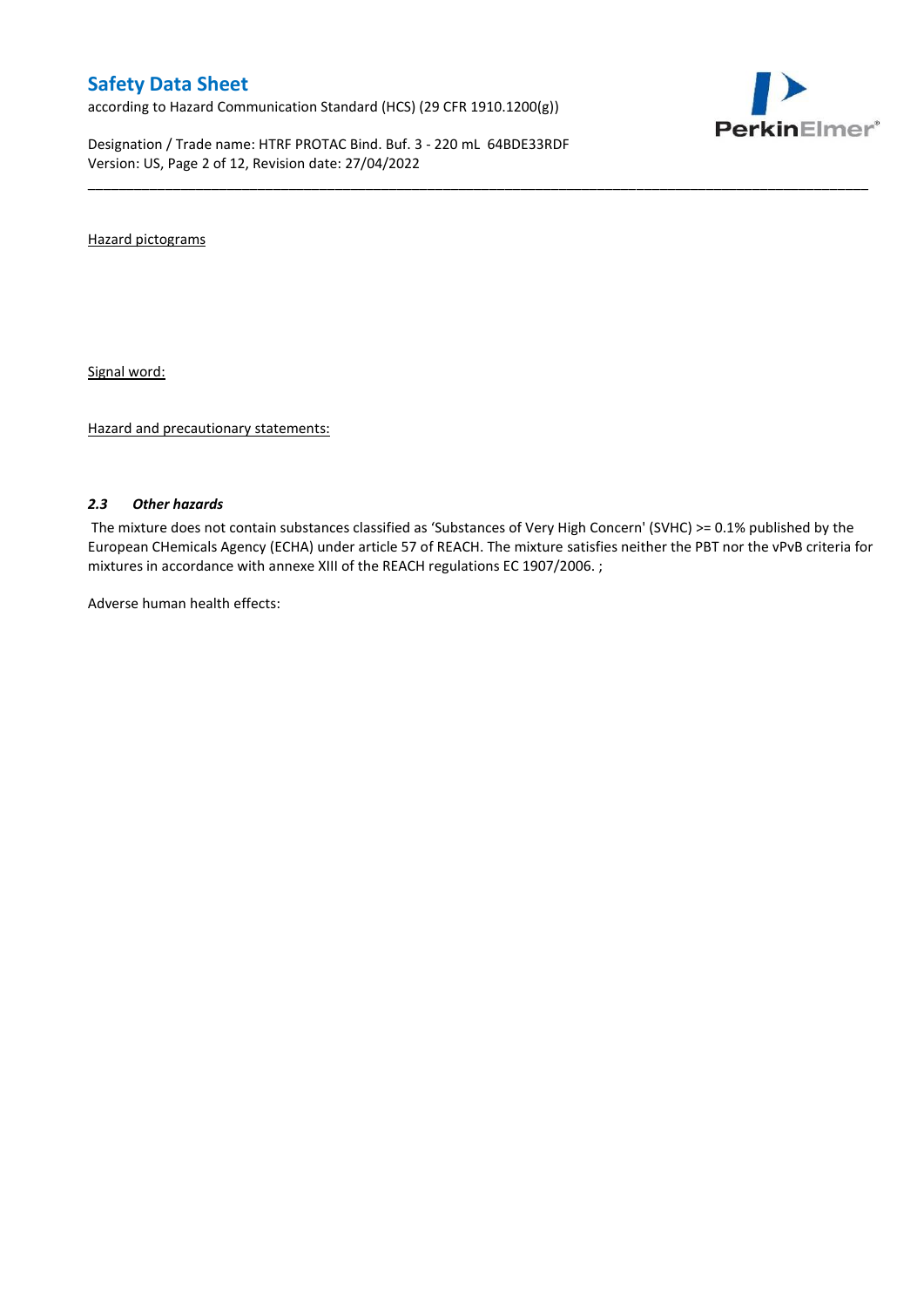according to Hazard Communication Standard (HCS) (29 CFR 1910.1200(g))



Designation / Trade name: HTRF PROTAC Bind. Buf. 3 - 220 mL 64BDE33RDF Version: US, Page 3 of 12, Revision date: 27/04/2022

# **Section 3 : Composition/information on ingredients**

### *3.2 Mixtures*

Hazardous ingredients:

| Substance name                                                               | CAS <sub>n</sub> ° | Index n°     | EC n°     | <b>Classification in accordance with 29 CFR</b><br><b>1910 (OSHA HCS)</b>                                                                               | Concentration<br>$(\%)$ | <b>SCL</b> | M-factor |
|------------------------------------------------------------------------------|--------------------|--------------|-----------|---------------------------------------------------------------------------------------------------------------------------------------------------------|-------------------------|------------|----------|
| potassium fluoride                                                           | 7789-23-3          | 009-005-00-2 | 232-151-5 | Acute toxicity - Acute Tox. 3 - H301 - Oral<br>Acute toxicity - Acute Tox. 3 - H311 -<br>Dermal<br>Acute toxicity - Acute Tox. 3 - H331 -<br>Inhalation | $< 3\%$                 |            |          |
| $4-(2-$<br>hydroxyethyl)piperazin- 7365-45-9<br>1-ylethanesulphonic<br>lacid |                    |              | 230-907-9 |                                                                                                                                                         | $< 3\%$                 |            |          |

\_\_\_\_\_\_\_\_\_\_\_\_\_\_\_\_\_\_\_\_\_\_\_\_\_\_\_\_\_\_\_\_\_\_\_\_\_\_\_\_\_\_\_\_\_\_\_\_\_\_\_\_\_\_\_\_\_\_\_\_\_\_\_\_\_\_\_\_\_\_\_\_\_\_\_\_\_\_\_\_\_\_\_\_\_\_\_\_\_\_\_\_\_\_\_\_\_\_\_\_\_

Additional information:

Full text of H- and EUH-phrases: see SECTION 16.

### **Section 4 : First aid measures**

### *4.1 Description of first aid measures*

**General information**: Do not leave affected person unattended. ;

**Following inhalation**: In case of respiratory tract irritation, consult a physician. ;

**Following skin contact**:After contact with skin, wash immediately with water ;

**Following eye contact**: After contact with the eyes, rinse with water with the eyelids open for a sufficient length of time,

then consult an ophthalmologist immediately. ;

**Following ingestion**: Do NOT induce vomiting. ;

**Self-protection of the first aider**:

### *4.2 Most important symptoms and effects, both acute and delayed*

Symptoms: No known symptoms to date. ; Effects:

### *4.3 Indication of any immediate medical attention and special treatment needed*

Notes for the doctor:

# **Section 5 : Firefighting measures**

### *5.1 Extinguishing media:*

Suitable extinguishing media: This product is not flammable. Use extinguishing agent suitable for type of surrounding fire ;

### *5.2 Special hazards arising from the substance or mixture*

Hazardous combustion products: /

### *5.3 Advice for fire-fighters*

Wear Protective clothing. ;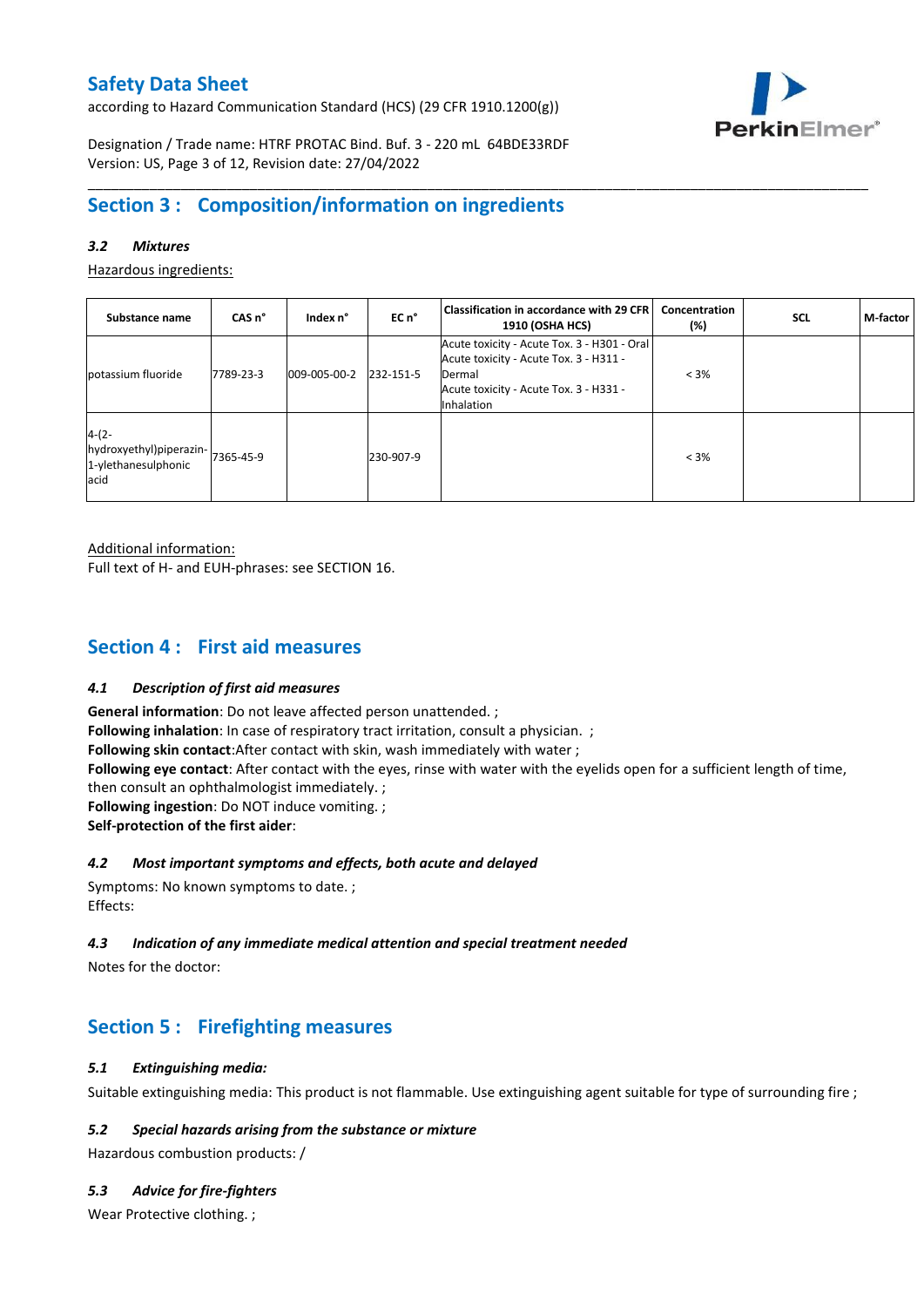according to Hazard Communication Standard (HCS) (29 CFR 1910.1200(g))



Designation / Trade name: HTRF PROTAC Bind. Buf. 3 - 220 mL 64BDE33RDF Version: US, Page 4 of 12, Revision date: 27/04/2022

\_\_\_\_\_\_\_\_\_\_\_\_\_\_\_\_\_\_\_\_\_\_\_\_\_\_\_\_\_\_\_\_\_\_\_\_\_\_\_\_\_\_\_\_\_\_\_\_\_\_\_\_\_\_\_\_\_\_\_\_\_\_\_\_\_\_\_\_\_\_\_\_\_\_\_\_\_\_\_\_\_\_\_\_\_\_\_\_\_\_\_\_\_\_\_\_\_\_\_\_\_

Additional information:

# **Section 6 : Accidental release measures**

### *6.1 Personal precautions, protective equipment and emergency procedures*

Emergency procedures: Provide adequate ventilation. ;

### *6.2 Environmental precautions*

Do not allow to enter into surface water or drains. ;

### *6.3 Methods and material for containment and cleaning up*

For cleaning up: Suitable material for taking up: Absorbing material, organic ; Other information:

### *6.4 Reference to other sections*

Additional information:

# **Section 7 : Handling and storage**

### *7.1 Precautions for safe handling*

Protective measures: Advice on safe handling: Avoid contact with skin, eyes and clothes. ; Fire preventions:

Do not eat, drink or smoke in areas where reagents are handled. ; Advice on general occupational hygiene : Handle in accordance with good industrial hygiene and safety practice ;

### *7.2 Conditions for safe storage, including any incompatibilities*

Requirements for storage rooms and vessels: Keep container tightly closed.; Hints on storage assembly: Materials to avoid: Further information on storage conditions:

### *7.3 Specific end uses:*

Recommendations on specific end uses: Observe technical data sheet. ;

# **Section 8 : Exposure controls/personal protection**

### *8.1 Control parameters*

Preliminary remark:

### 8.1.1 Occupational exposure limits: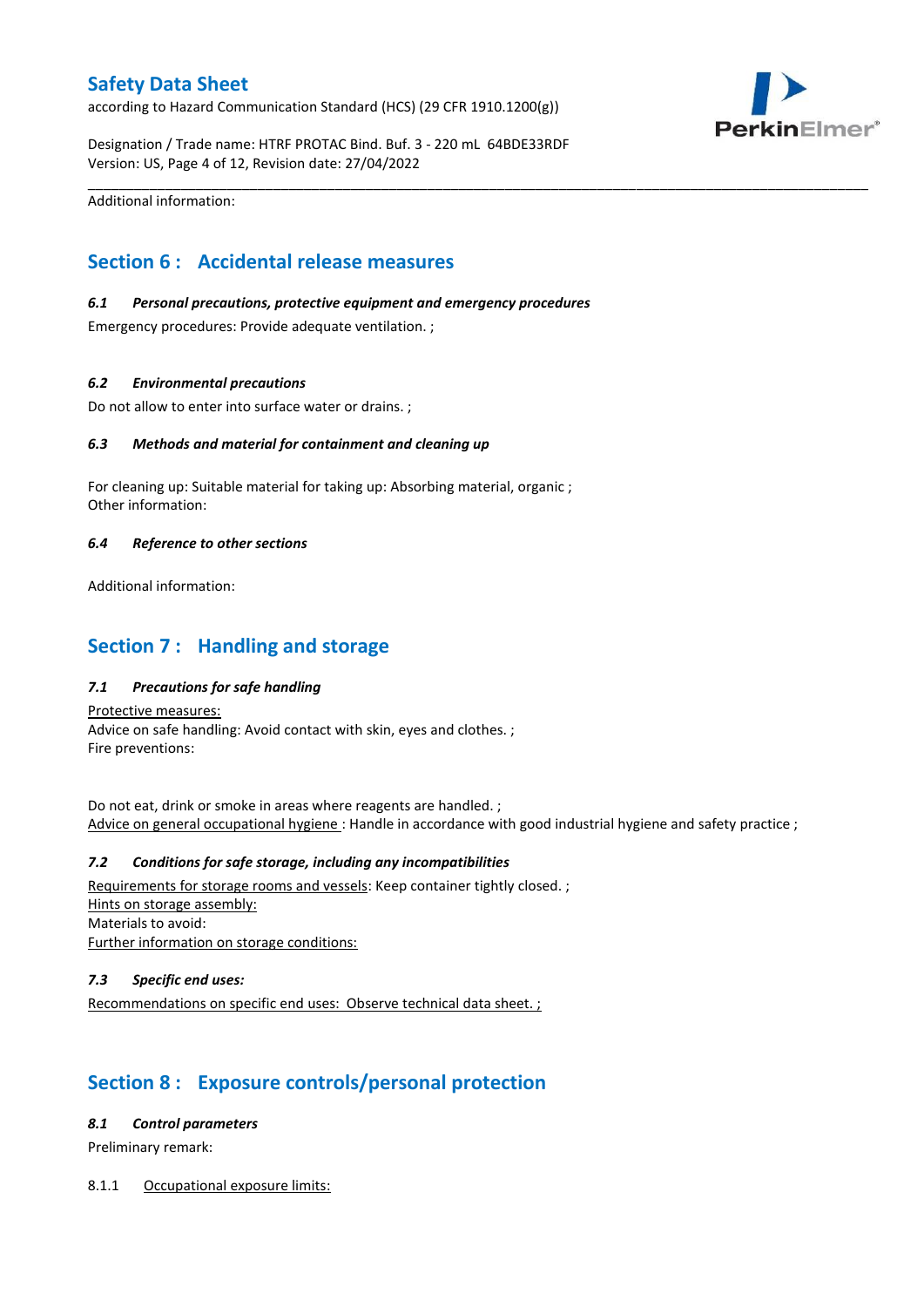according to Hazard Communication Standard (HCS) (29 CFR 1910.1200(g))



Designation / Trade name: HTRF PROTAC Bind. Buf. 3 - 220 mL 64BDE33RDF Version: US, Page 5 of 12, Revision date: 27/04/2022

OSHA (USA)

| Source:                                                         | Occupational Safety and Health Administration (OSHA) Permissible Exposure Limits (PELS) from 29 CFR 1910.1000 |               |                                                                            |                                                                               |                                                                      |                                                                        |  |  |  |  |  |  |
|-----------------------------------------------------------------|---------------------------------------------------------------------------------------------------------------|---------------|----------------------------------------------------------------------------|-------------------------------------------------------------------------------|----------------------------------------------------------------------|------------------------------------------------------------------------|--|--|--|--|--|--|
| Substance                                                       | EC No.                                                                                                        | <b>CAS-No</b> | <b>OSHA Permissible</b><br><b>Exposure Limit (PEL)</b><br>8-hour TWA (ppm) | <b>OSHA Permissible</b><br><b>Exposure Limit (PEL) 8-</b><br>hour TWA (mg/m3) | <b>OSHA Permissible</b><br><b>Exposure Limit (PEL)</b><br>STEL (ppm) | <b>OSHA Permissible</b><br><b>Exposure Limit (PEL)</b><br>STEL (mg/m3) |  |  |  |  |  |  |
| 7365-45-9 / 230-907-230-907-9                                   |                                                                                                               | 7365-45-9     |                                                                            |                                                                               |                                                                      |                                                                        |  |  |  |  |  |  |
| $\overline{17789}$ -23-3 / 232-151- $\big  232 - 151 - 5 \big $ |                                                                                                               | 7789-23-3     |                                                                            |                                                                               |                                                                      |                                                                        |  |  |  |  |  |  |

\_\_\_\_\_\_\_\_\_\_\_\_\_\_\_\_\_\_\_\_\_\_\_\_\_\_\_\_\_\_\_\_\_\_\_\_\_\_\_\_\_\_\_\_\_\_\_\_\_\_\_\_\_\_\_\_\_\_\_\_\_\_\_\_\_\_\_\_\_\_\_\_\_\_\_\_\_\_\_\_\_\_\_\_\_\_\_\_\_\_\_\_\_\_\_\_\_\_\_\_\_

| Source:                             | TRGS 903, November 2015, BAuA |               |             |           |  |  |  |  |  |  |
|-------------------------------------|-------------------------------|---------------|-------------|-----------|--|--|--|--|--|--|
| <b>Substance</b>                    | EC No.                        | <b>CAS-No</b> | BGW (mg/m3) | BGW (ppm) |  |  |  |  |  |  |
| 7365-45-9 / 230-907-230-907-9<br>١q |                               | 7365-45-9     |             |           |  |  |  |  |  |  |
| 7789-23-3 / 232-151-232-151-5<br>l5 |                               | 7789-23-3     |             |           |  |  |  |  |  |  |

### 8.1.2 DNEL/PNEC-values:

• DNEL worker

| Source:                  |                     | <b>GESTIS</b> - substance database |                                                 |                                                          |                                                             |                                                 |                                                         |                                                    |                                                             |
|--------------------------|---------------------|------------------------------------|-------------------------------------------------|----------------------------------------------------------|-------------------------------------------------------------|-------------------------------------------------|---------------------------------------------------------|----------------------------------------------------|-------------------------------------------------------------|
| Substance                | EC No.              | <b>CAS-No</b>                      | Acute – dermal,<br>local effects<br>(mg/kg/day) | Long-term $-$<br>dermal, local<br>effects<br>(mg/kg/day) | $Long-term -$<br>dermal,<br>systemic effects<br>(mg/kg/day) | Acute –<br>inhalation, local<br>effects (mg/m3) | $Acute -$<br>inhalation,<br>systemic effects<br>(mg/m3) | Long-term-<br>inhalation, local<br>effects (mg/m3) | Long-term $-$<br>inhalation,<br>systemic effects<br>(mg/m3) |
| 7365-45-9 /<br>230-907-9 | 230-907-9 7365-45-9 |                                    |                                                 |                                                          |                                                             |                                                 | 23.5-23.5                                               |                                                    |                                                             |
| 7789-23-3/<br>232-151-5  | 232-151-5 7789-23-3 |                                    |                                                 |                                                          |                                                             | $3-3$                                           | $3-3$                                                   |                                                    |                                                             |

### • DNEL consumer

| Source:                  |        | <b>IGESTIS – substance database</b> |                                                 |                                                          |                                                             |                              |                                                                            |                                                     |                                                             |
|--------------------------|--------|-------------------------------------|-------------------------------------------------|----------------------------------------------------------|-------------------------------------------------------------|------------------------------|----------------------------------------------------------------------------|-----------------------------------------------------|-------------------------------------------------------------|
| <b>Substance</b>         | EC-No. | <b>CAS-No</b>                       | Acute - dermal,<br>local effects<br>(mg/kg/day) | $Long-term -$<br>dermal, local<br>effects<br>(mg/kg/day) | Long-term $-$<br>dermal.<br>systemic effects<br>(mg/kg/day) | Acute –<br>inhalation, local | Acute -<br>inhalation,<br>" leffects (mg/m3) systemic effects  <br>(mg/m3) | Long-term –<br>inhalation, local<br>effects (mg/m3) | Long-term $-$<br>inhalation.<br>systemic effects<br>(mg/m3) |
| 7365-45-9 /<br>230-907-9 |        | 230-907-9 7365-45-9                 |                                                 |                                                          |                                                             |                              |                                                                            |                                                     |                                                             |
| 7789-23-3/<br>232-151-5  |        | 232-151-5 7789-23-3                 |                                                 |                                                          |                                                             |                              |                                                                            |                                                     |                                                             |

### • PNEC

| Source           | <b>INERIS</b> |               |            |              |                      |            |                      |
|------------------|---------------|---------------|------------|--------------|----------------------|------------|----------------------|
| <b>Substance</b> | EC-No.        | <b>CAS-No</b> |            | PNEC AQUATIC |                      |            | <b>PNEC Sediment</b> |
|                  |               |               | treshwater | marine water | intermittent release | freshwater | marine water         |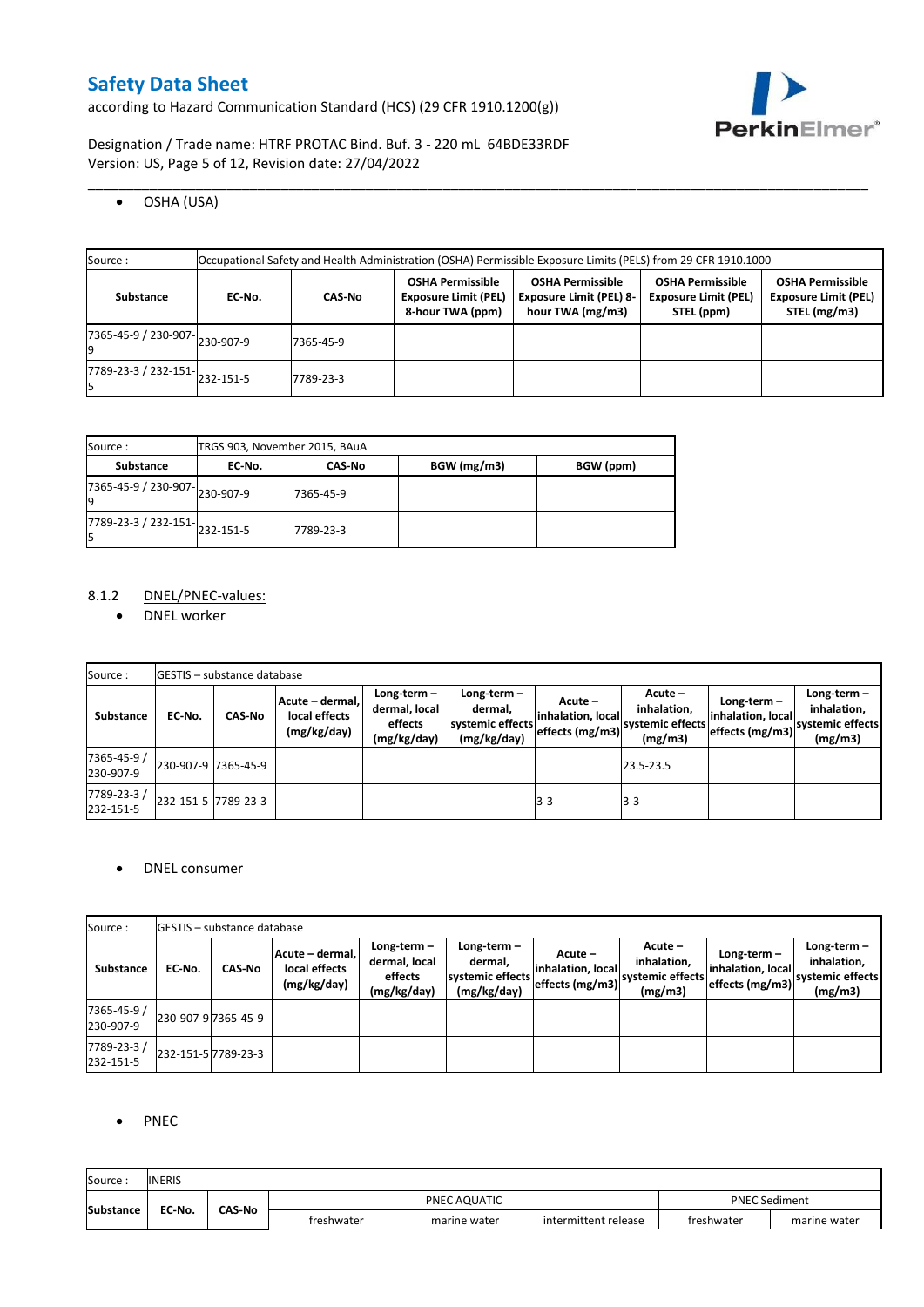according to Hazard Communication Standard (HCS) (29 CFR 1910.1200(g))



Designation / Trade name: HTRF PROTAC Bind. Buf. 3 - 220 mL 64BDE33RDF Version: US, Page 6 of 12, Revision date: 27/04/2022

|           |                                |  | $(mg/L)$ $(mg/kg)$ $(ppm)$ $(mg/L)$ $(mg/kg)$ $(ppm)$ $(mg/L)$ $(mg/kg)$ $(ppm)$ $(mg/L)(mg/kg)(ppm)$ $(mg/L)(mg/L)(mm)$ |  |  |  |  |  |  |  |
|-----------|--------------------------------|--|--------------------------------------------------------------------------------------------------------------------------|--|--|--|--|--|--|--|
| 7365-45-9 | / 230-907- 230-907-9 7365-45-9 |  |                                                                                                                          |  |  |  |  |  |  |  |
| 7789-23-3 | / 232-151- 232-151-5 7789-23-3 |  |                                                                                                                          |  |  |  |  |  |  |  |

| Source:                  | <b>INERIS</b> |               |                  |         |       |                                |         |       |          |         |       |                             |         |       |
|--------------------------|---------------|---------------|------------------|---------|-------|--------------------------------|---------|-------|----------|---------|-------|-----------------------------|---------|-------|
|                          |               |               |                  | Others  |       |                                |         |       |          |         |       |                             |         |       |
| <b>Substance</b>         | EC-No.        | <b>CAS-No</b> | <b>PNEC soil</b> |         |       | PNEC sewage treatment<br>plant |         |       | PNEC air |         |       | PNEC secondary<br>poisoning |         |       |
|                          |               |               | (mg/L)           | (mg/kg) | (ppm) | (mg/L)                         | (mg/kg) | (ppm) | (mg/L)   | (mg/kg) | (ppm) | (mg/L)                      | (mg/kg) | (ppm) |
| 7365-45-9 /<br>230-907-9 | 230-907-9     | 7365-45-9     |                  |         |       |                                |         |       |          |         |       |                             |         |       |
| 7789-23-3/<br>232-151-5  | 232-151-5     | 7789-23-3     |                  |         |       |                                |         |       |          |         |       |                             |         |       |

### *8.2 Exposure controls*

8.2.1 Appropriate engineering controls:

Technical measures and appropriate working operations should be given priority over the use of personal protective equipment. See section 7

8.2.2 Personal protective equipment:

Eye / Face protection: Safety glasses with side-shields ;

Skin protection:Gloves ;

Respiratory protection:Ensure adequate ventilation ;

Thermal hazards:

8.2.3 Environmental exposure controls:

Consumer exposure control

Measures related to consumer uses of the substance (as such or in mixtures):

Measures related to the service life of the substance in articles:

# **Section 9 : Physical and chemical properties**

### *9.1 Information on basic physical and chemical properties*

Appearance

| Appearance            |                  |
|-----------------------|------------------|
| Physical state        | Liguid;          |
| Colour                | <b>Colorless</b> |
| Odour                 |                  |
| Odour threshold (ppm) |                  |

|                                          | Value | Concentration<br>(mol/L) | Method | Temperature (°C) | Pressure (kPa) | Remark |
|------------------------------------------|-------|--------------------------|--------|------------------|----------------|--------|
| pH                                       |       |                          |        |                  |                |        |
| Melting point (°C)                       |       |                          |        |                  |                |        |
| Freezing point (°C)                      |       |                          |        |                  |                |        |
| Initial boiling point/boiling range (°C) |       |                          |        |                  |                |        |
| Flash point (°C)                         |       |                          |        |                  |                |        |
| Evaporation rate ( $kg/m^2/h$ )          |       |                          |        |                  |                |        |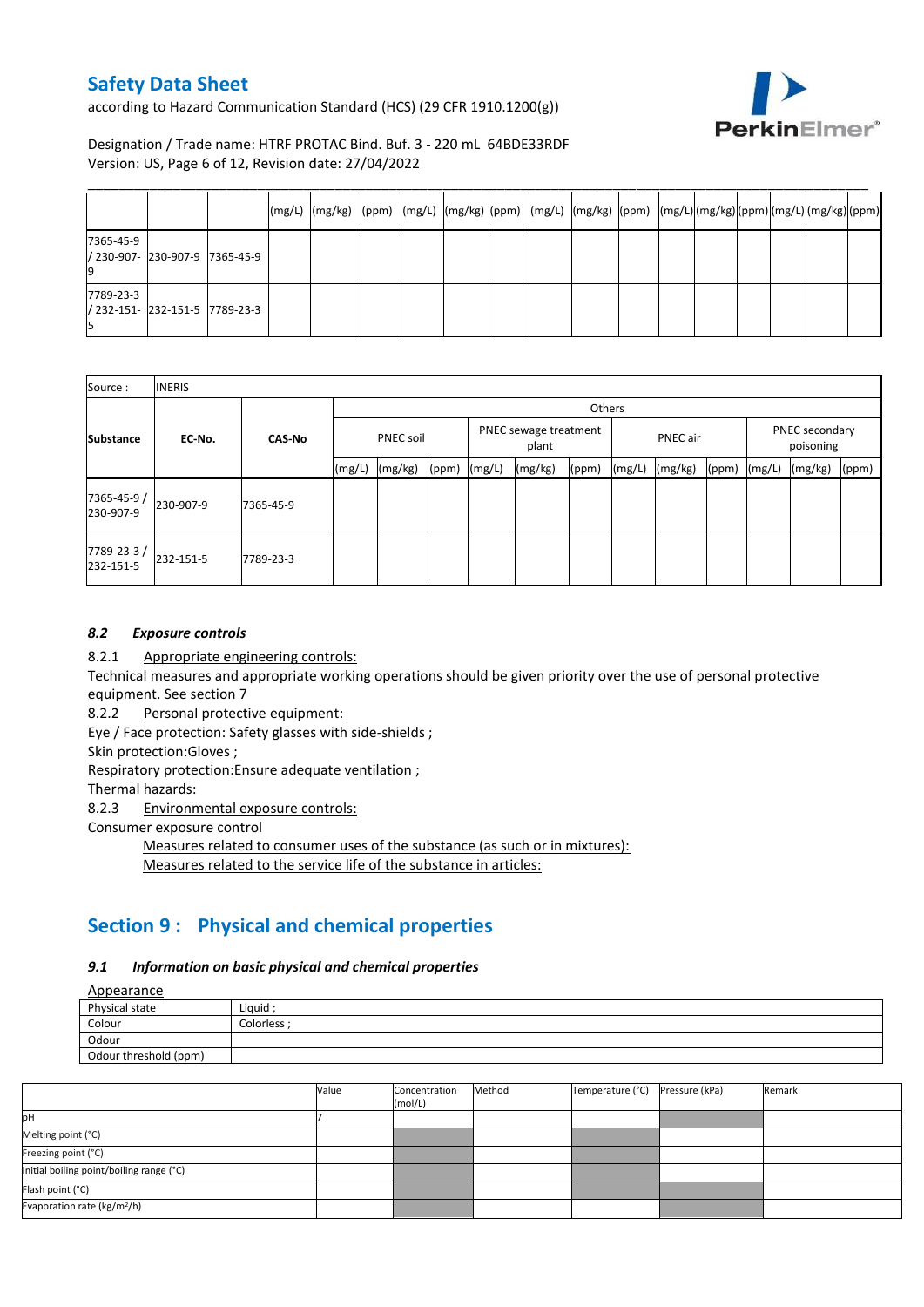according to Hazard Communication Standard (HCS) (29 CFR 1910.1200(g))



### Designation / Trade name: HTRF PROTAC Bind. Buf. 3 - 220 mL 64BDE33RDF Version: US, Page 7 of 12, Revision date: 27/04/2022

| Flammability (type:) (%)                                    |                                           |  |  |  |
|-------------------------------------------------------------|-------------------------------------------|--|--|--|
| Upper/lower<br>flammability or explosive                    | Upper explosive limit<br>(%)              |  |  |  |
| limits                                                      | Lower explosive limit (%)                 |  |  |  |
| Vapour pressure (kPa)                                       |                                           |  |  |  |
| Vapour density (g/cm <sup>3</sup> )                         |                                           |  |  |  |
|                                                             | Density (g/cm <sup>3</sup> )              |  |  |  |
| Densities                                                   | Relative density (g/cm <sup>3</sup> )     |  |  |  |
|                                                             | Bulk density (g/cm <sup>3</sup> )         |  |  |  |
|                                                             | Critical density (g/cm <sup>3</sup> )     |  |  |  |
| Solubility (Type: ) (g/L)                                   |                                           |  |  |  |
| Partition coefficient (log Pow)<br>n-octanol/water at pH :  |                                           |  |  |  |
| Auto-ignition temperature (°C)                              |                                           |  |  |  |
| Decomposition temperature (°C)<br>Decomposition energy : kJ |                                           |  |  |  |
| Viscosity                                                   | Viscosity, dynamic (poiseuille)           |  |  |  |
|                                                             | Viscosity, cinematic (cm <sup>3</sup> /s) |  |  |  |
| Explosive properties                                        |                                           |  |  |  |
| Oxidising properties                                        |                                           |  |  |  |

### *9.2 Other information:*

No other relevant data available

# **Section 10 : Stability and reactivity**

### *10.1 Reactivity*

This material is considered to be non-reactive under normal use conditions. ;

### *10.2 Chemical stability*

- *10.3 Possibility of hazardous reactions*
- *10.4 Conditions to avoid:*
- *10.5 Incompatible materials:*

### *10.6 Hazardous decomposition products:*

Does not decompose when used for intended uses. ;

## **Section 11 : Toxicological information**

Toxicokinetics, metabolism and distribution

### *11.1 Information on toxicological effects*

### **Substances**

**Acute toxicity**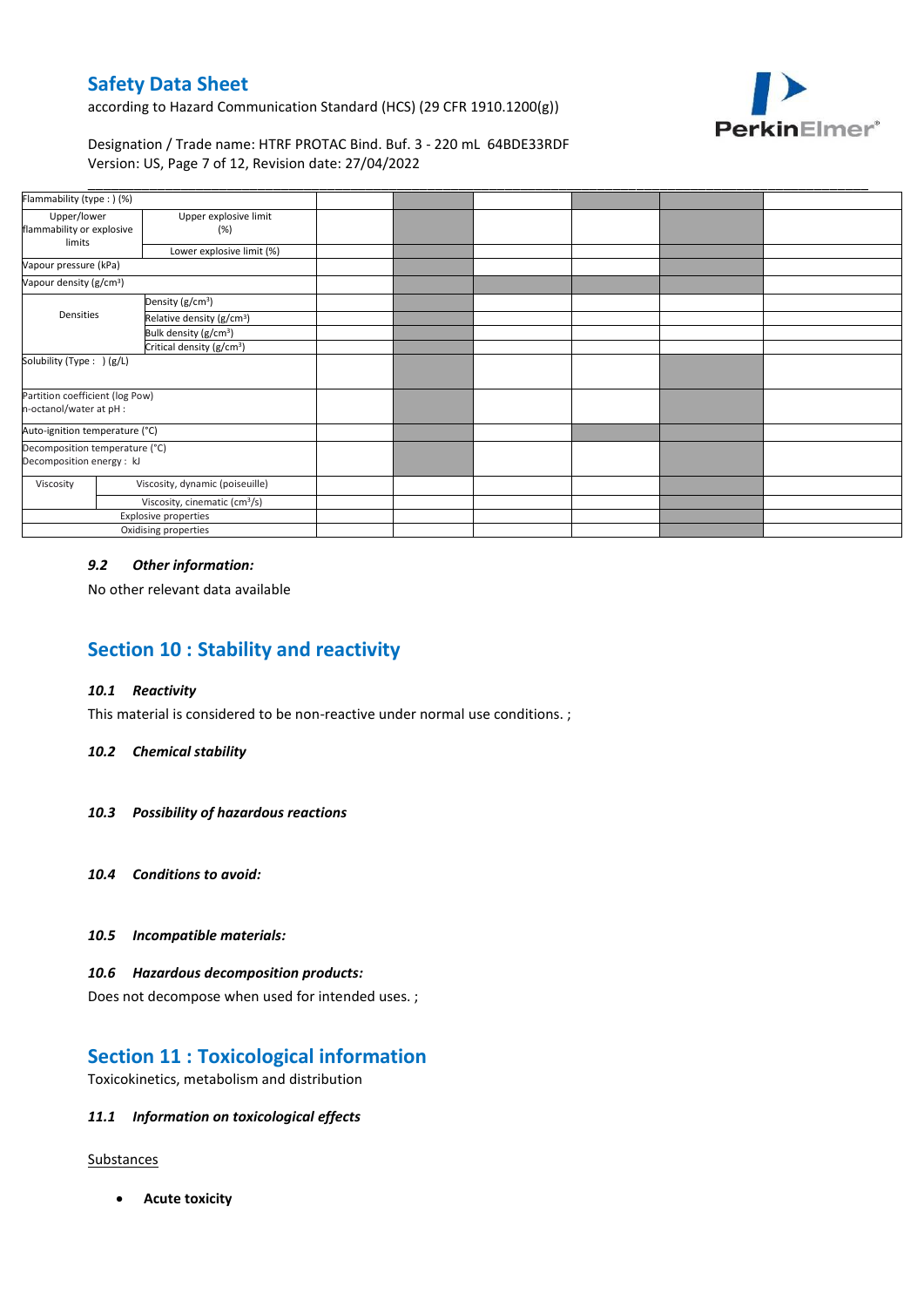according to Hazard Communication Standard (HCS) (29 CFR 1910.1200(g))



Designation / Trade name: HTRF PROTAC Bind. Buf. 3 - 220 mL 64BDE33RDF Version: US, Page 8 of 12, Revision date: 27/04/2022

### Animal data:

Acute oral toxicity:

| Substance name        | LD50<br>(mg/kg) | Species | Method | Symptoms / delayed effects | Remark |
|-----------------------|-----------------|---------|--------|----------------------------|--------|
| 7789-23-3 / 232-151-5 | 245-245         | Rat     |        |                            |        |

\_\_\_\_\_\_\_\_\_\_\_\_\_\_\_\_\_\_\_\_\_\_\_\_\_\_\_\_\_\_\_\_\_\_\_\_\_\_\_\_\_\_\_\_\_\_\_\_\_\_\_\_\_\_\_\_\_\_\_\_\_\_\_\_\_\_\_\_\_\_\_\_\_\_\_\_\_\_\_\_\_\_\_\_\_\_\_\_\_\_\_\_\_\_\_\_\_\_\_\_\_

Acute dermal toxicity:

| Substance name        | LD50 (mg/kg) | <b>Species</b> | Method | Remark |
|-----------------------|--------------|----------------|--------|--------|
| 7789-23-3 / 232-151-5 |              |                |        |        |

Acute inhalative toxicity:

| Substance name        | <b>C(E)L50</b><br>(mg/L) | <b>Exposure time</b> | <b>Species</b> | Method | <b>Remark</b> |
|-----------------------|--------------------------|----------------------|----------------|--------|---------------|
| 7789-23-3 / 232-151-5 |                          |                      |                |        |               |

Practical experience / human evidence: Assessment / Classification: General Remark:

### **•** Skin corrosion/irritation

Animal data:

In-vitro skin test method: In-vitro skin test result:

Assessment / Classification:

### **Eye damage/irritation**

#### Animal data:

In vitro eye test method: In vitro eye test result: Assessment / Classification:

### C**MR effects (carcinogenity, mutagenicity and toxicity for reproduction)**

o Germ cell mutagenicity:

Animal data:

Assessment / Classification:

o Carcinogenicity

Practical experience / human evidence: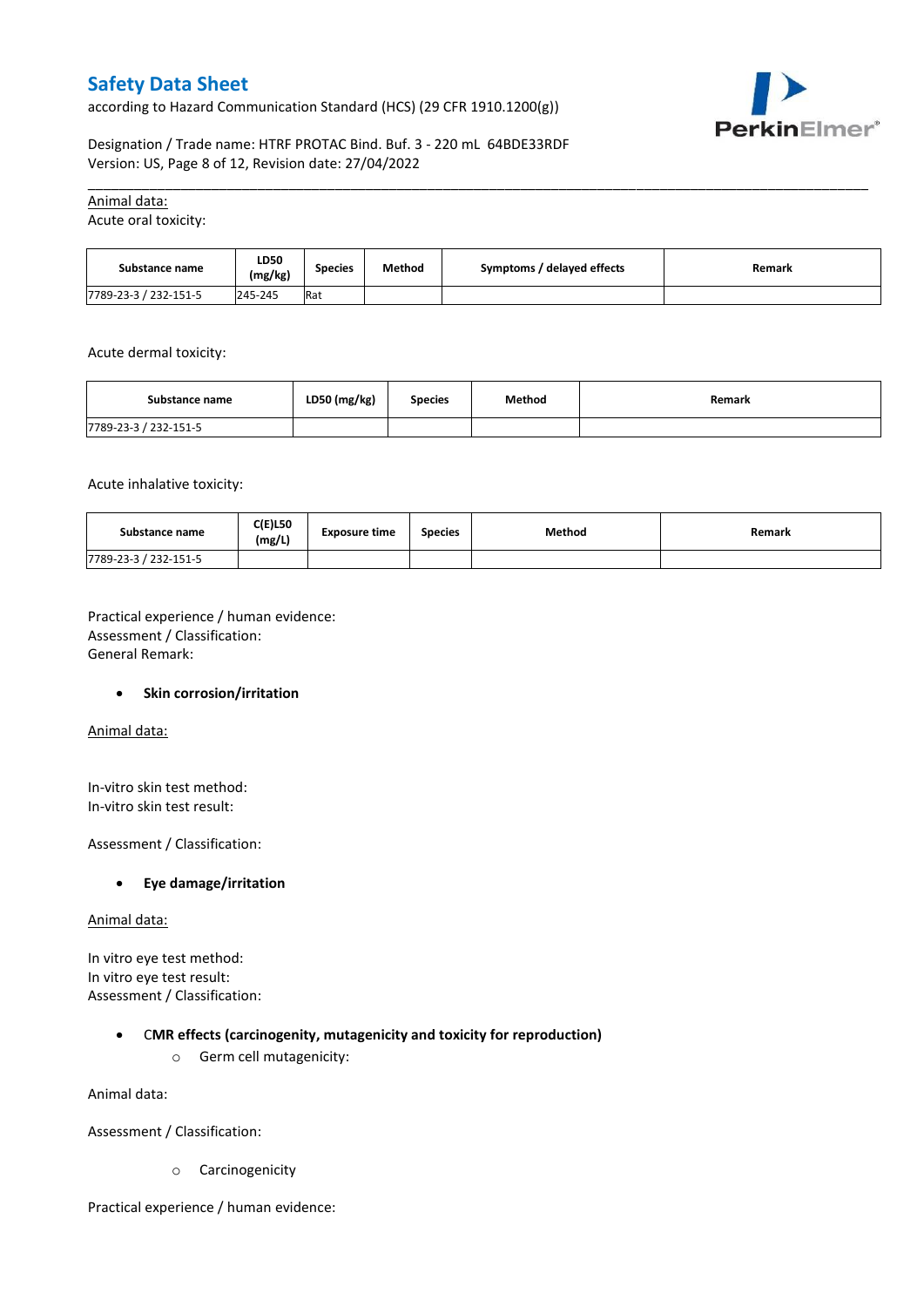according to Hazard Communication Standard (HCS) (29 CFR 1910.1200(g))



Designation / Trade name: HTRF PROTAC Bind. Buf. 3 - 220 mL 64BDE33RDF Version: US, Page 9 of 12, Revision date: 27/04/2022

\_\_\_\_\_\_\_\_\_\_\_\_\_\_\_\_\_\_\_\_\_\_\_\_\_\_\_\_\_\_\_\_\_\_\_\_\_\_\_\_\_\_\_\_\_\_\_\_\_\_\_\_\_\_\_\_\_\_\_\_\_\_\_\_\_\_\_\_\_\_\_\_\_\_\_\_\_\_\_\_\_\_\_\_\_\_\_\_\_\_\_\_\_\_\_\_\_\_\_\_\_

Animal data:

Other information: Assessment / Classification:

o Reproductive toxicity

Practical experience / human evidence: Animal data:

Other information: Assessment / Classification:

Overall assessment on CMR properties:

- **Specific target organ toxicity (single exposure)**
	- o STOT SE 1 and 2

Animal data:

Other information:

o STOT SE 3

Practical experience / human evidence:

Other information: Assessment / Classification:

**Specific target organ toxicity (repeated exposure)**

Practical experience / human evidence: Animal data:

Assessment / Classification: Other information

**Aspiration hazard**

Practical experience / human evidence: Experimental data: viscosity data: see SECTION 9. Assessment / Classification: Remark:

11.1.1 Mixtures No toxicological information is available for the mixture itself

# **Section 12 : Ecological information**

In case that test data regarding one endpoint/differentiation exist for the mixture itself, the classification is carried out according to the substance criteria (excluding biodegradation and bioaccumulation). If no test data exist, the criteria for mixture classification has to be used (calculation method) in this case the toxicological data of the ingredients are shown.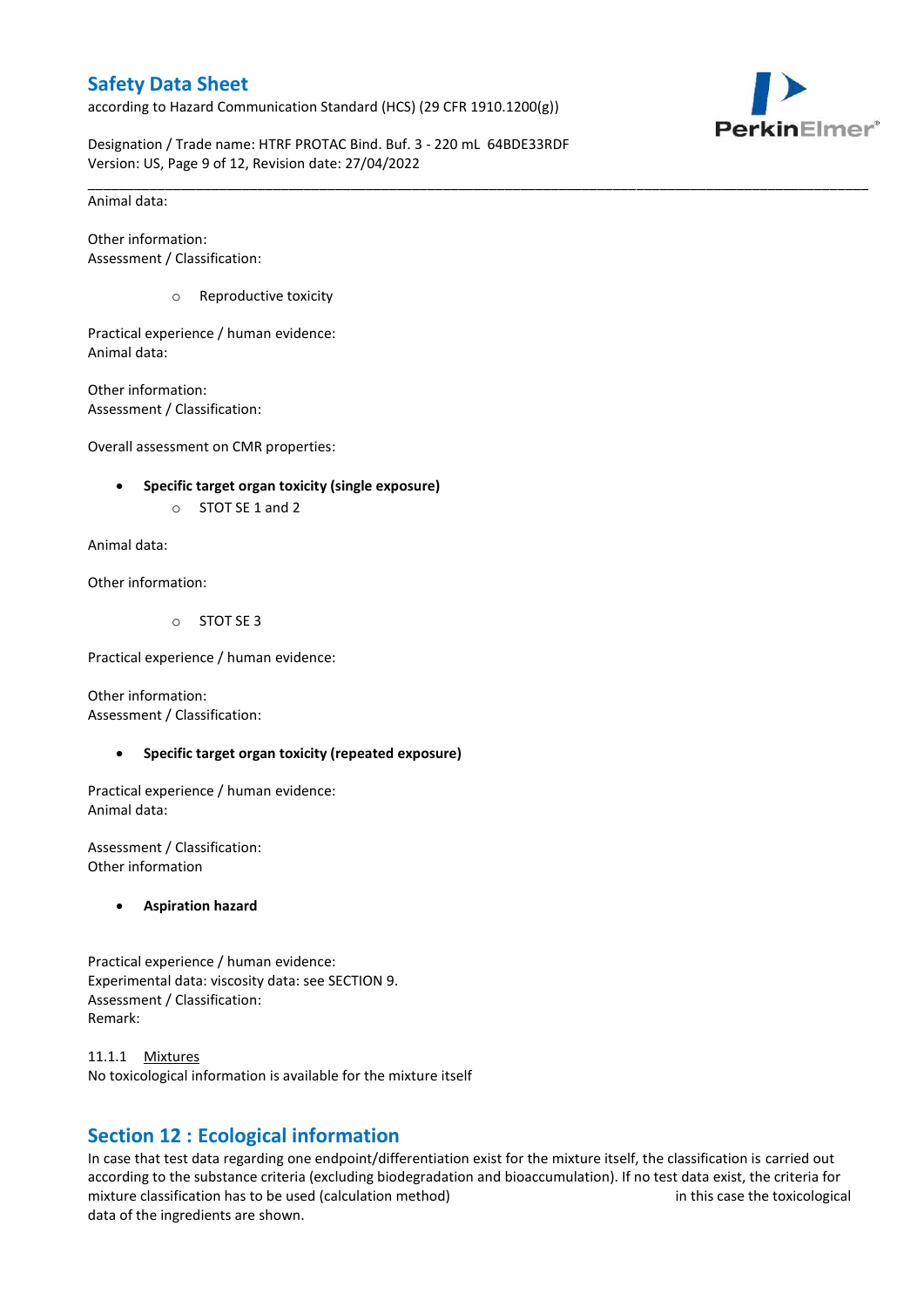according to Hazard Communication Standard (HCS) (29 CFR 1910.1200(g))



Designation / Trade name: HTRF PROTAC Bind. Buf. 3 - 220 mL 64BDE33RDF Version: US, Page 10 of 12, Revision date: 27/04/2022

\_\_\_\_\_\_\_\_\_\_\_\_\_\_\_\_\_\_\_\_\_\_\_\_\_\_\_\_\_\_\_\_\_\_\_\_\_\_\_\_\_\_\_\_\_\_\_\_\_\_\_\_\_\_\_\_\_\_\_\_\_\_\_\_\_\_\_\_\_\_\_\_\_\_\_\_\_\_\_\_\_\_\_\_\_\_\_\_\_\_\_\_\_\_\_\_\_\_\_\_\_

### *12.1 Aquatic toxicity:*

Acute (short-term) fish toxicity

Chronic (long-term) fish toxicity

Acute (short-term) toxicity to crustacea

Chronic (long-term) toxicity to crustacea

Acute (short-term) toxicity to algae and cyanobacteria

Toxicity to microorganisms and other aquatic plants / organisms

Assessment / Classification:

### *12.2 Persistence and degradability*

Biodegradation:

Abiotic Degradation:

Assessment / Classification:

### *12.3 Bioaccumulative potential*

Bioconcentration factor (BCF):

*12.4 Mobility in soil*

### *12.5 Results of PBT and vPvB assessment*

### *12.6 Other adverse effects:*

Additional ecotoxicological information:

## **Section 13 : Disposal considerations**

#### *13.1 Waste treatment methods*

Waste treatment options: Dispose of waste according to applicable legislation. ;

Other disposal recommendations: Additional information:

# **Section 14 : Transport information**

ADR/RID/AND/IMDG/IATA UN No.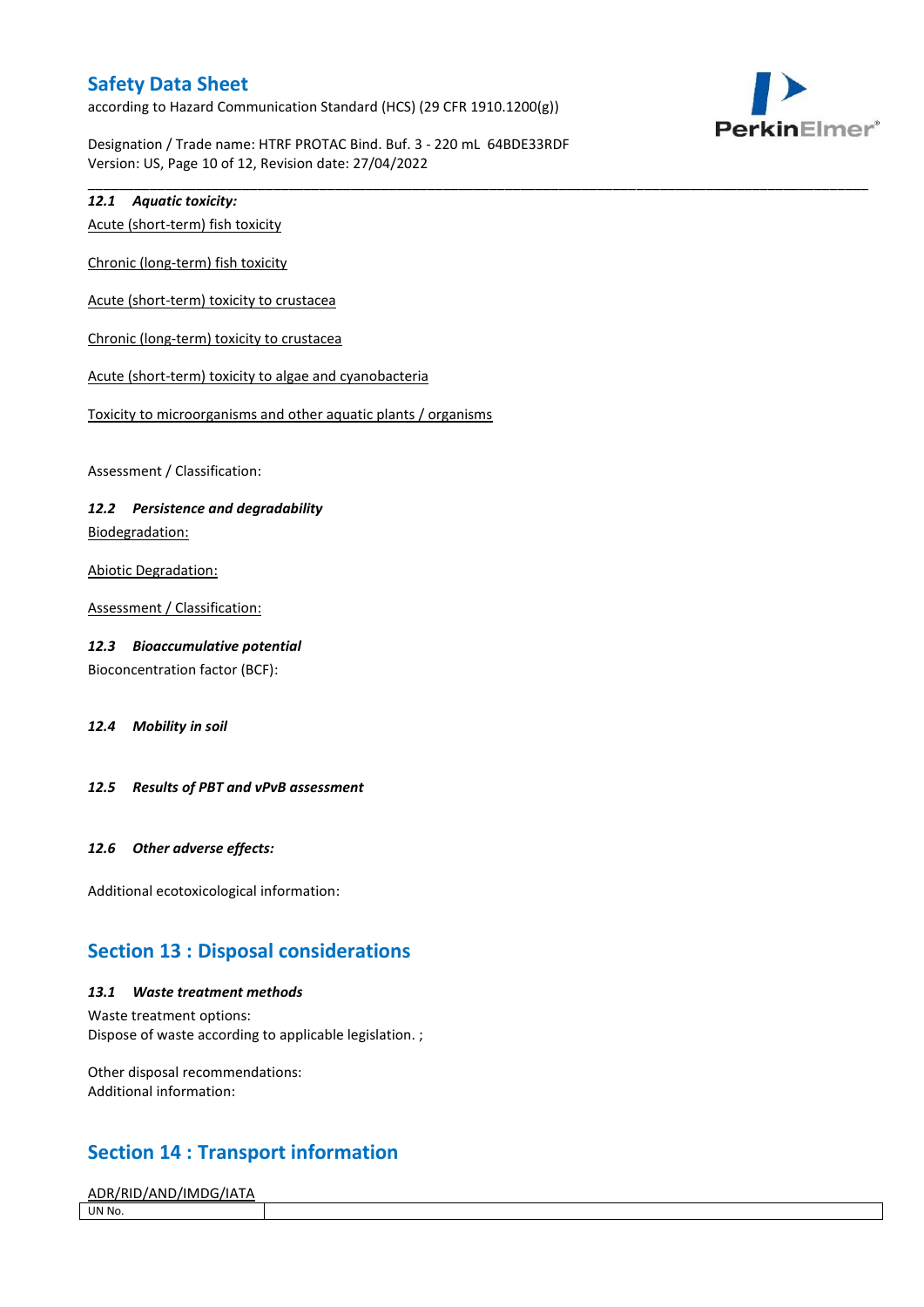according to Hazard Communication Standard (HCS) (29 CFR 1910.1200(g))



Designation / Trade name: HTRF PROTAC Bind. Buf. 3 - 220 mL 64BDE33RDF Version: US, Page 11 of 12, Revision date: 27/04/2022

| UN Proper shipping name    |  |
|----------------------------|--|
| Transport hazard class(es) |  |
| Hazard label(s)            |  |
|                            |  |
| Packing group              |  |

### *Transport in bulk according to Annex II of MARPOL 73/78 and the IBC Code*

| Land transport (ADR/RID)                                                                                                        |                                                  |
|---------------------------------------------------------------------------------------------------------------------------------|--------------------------------------------------|
| <b>Classification code ADR:</b>                                                                                                 | Special Provisions for ADR/RID:                  |
| Limited quantities for ADR/RID:                                                                                                 | <b>Excepted Quantities for ADR/RID:</b>          |
| Packing Instructions for ADR/RID:                                                                                               |                                                  |
| Special packing provisions for ADR/RID:                                                                                         |                                                  |
| Mixed packing provisions:                                                                                                       | Portable tanks and bulk containers Instructions: |
| Portable tanks and bulk containers Special Provisions:                                                                          |                                                  |
| <b>ADR Tank Code:</b>                                                                                                           | ADR Tank special provisions:                     |
| Vehicle for tank carriage:                                                                                                      | Special provisions for carriage Packages:        |
| Special provisions for carriage Bulk:                                                                                           |                                                  |
| Special provisions for carriage for loading, unloading and handling:                                                            |                                                  |
| Special Provisions for carriage Operation:                                                                                      |                                                  |
| Hazard identification No:                                                                                                       | Transport category (Tunnel restriction code):    |
|                                                                                                                                 |                                                  |
| Sea transport (IMDG)                                                                                                            |                                                  |
| Marine Pollutant:                                                                                                               | Subsidiary risk(s) for IMDG:                     |
| Packing provisions for IMDG:                                                                                                    | Limited quantities for IMDG:                     |
| Packing instructions for IMDG:                                                                                                  | <b>IBC</b> Instructions:                         |
| <b>IBC Provisions:</b>                                                                                                          | <b>IMO</b> tank instructions:                    |
| UN tank instructions:                                                                                                           | Tanks and bulk Provisions:                       |
| EmS:                                                                                                                            | Stowage and segregation for IMDG:                |
| Properties and observations:                                                                                                    |                                                  |
|                                                                                                                                 |                                                  |
| Inland waterway transport (ADN)                                                                                                 |                                                  |
| <b>Classification Code ADN:</b>                                                                                                 | <b>Special Provisions ADN:</b>                   |
| Limited quantities ADN:                                                                                                         | <b>Excepted quantities ADN:</b>                  |
| Carriage permitted:                                                                                                             | Equipment required:                              |
| Provisions concerning loading and unloading:                                                                                    |                                                  |
| Provisions concerning carriage:                                                                                                 | Number of blue cones/lights:                     |
| Remark:                                                                                                                         |                                                  |
|                                                                                                                                 |                                                  |
| Air transport (ICAO-TI / IATA-DGR)<br>Subsidiary risk for IATA:                                                                 |                                                  |
|                                                                                                                                 | Excepted quantity for IATA:                      |
| Passenger and Cargo Aircraft Limited Quantities Packing Instructions:                                                           |                                                  |
| Passenger and Cargo Aircraft Limited Quantities Maximal Net Quantity :<br>Passenger and Cargo Aircraft Packaging Instructions : |                                                  |
|                                                                                                                                 |                                                  |
| Passenger and Cargo Aircraft Maximal Net Quantity :                                                                             |                                                  |
| Cargo Aircraft only Packaging Instructions :                                                                                    |                                                  |
| Cargo Aircraft only Maximal Net Quantity :                                                                                      |                                                  |
| ERG code:                                                                                                                       | <b>Special Provisions for IATA:</b>              |